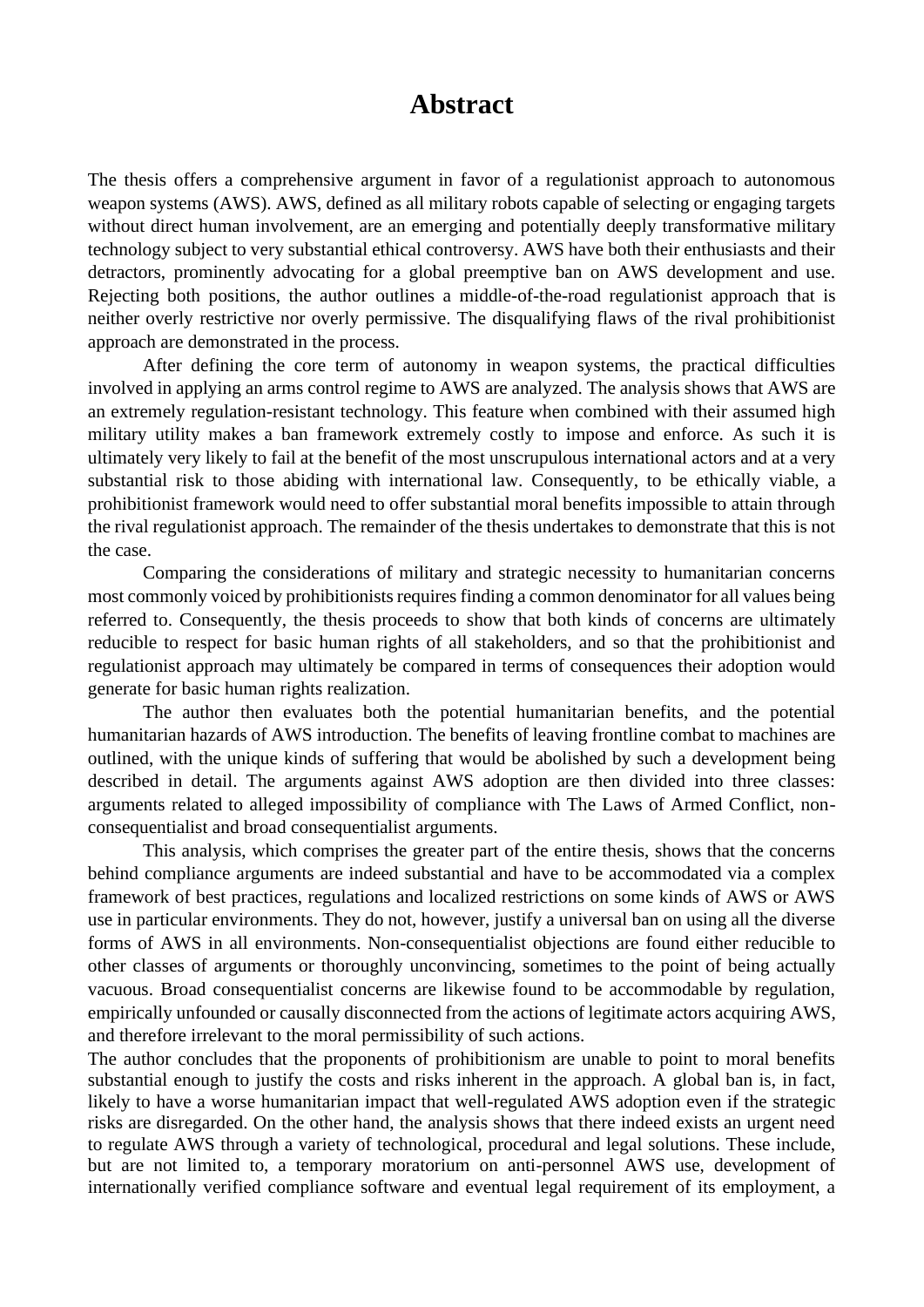temporary moratorium on AWS proliferation to state actors and a ban on their proliferation to nonstate agents.

## **Table of Contents**

| Chapter 3 - Human Rights, State Sovereignty Rights and the Argument from Military Necessity62 |  |
|-----------------------------------------------------------------------------------------------|--|
|                                                                                               |  |
|                                                                                               |  |
|                                                                                               |  |
|                                                                                               |  |
|                                                                                               |  |
|                                                                                               |  |
|                                                                                               |  |
|                                                                                               |  |
|                                                                                               |  |
|                                                                                               |  |
|                                                                                               |  |
|                                                                                               |  |
|                                                                                               |  |
|                                                                                               |  |
|                                                                                               |  |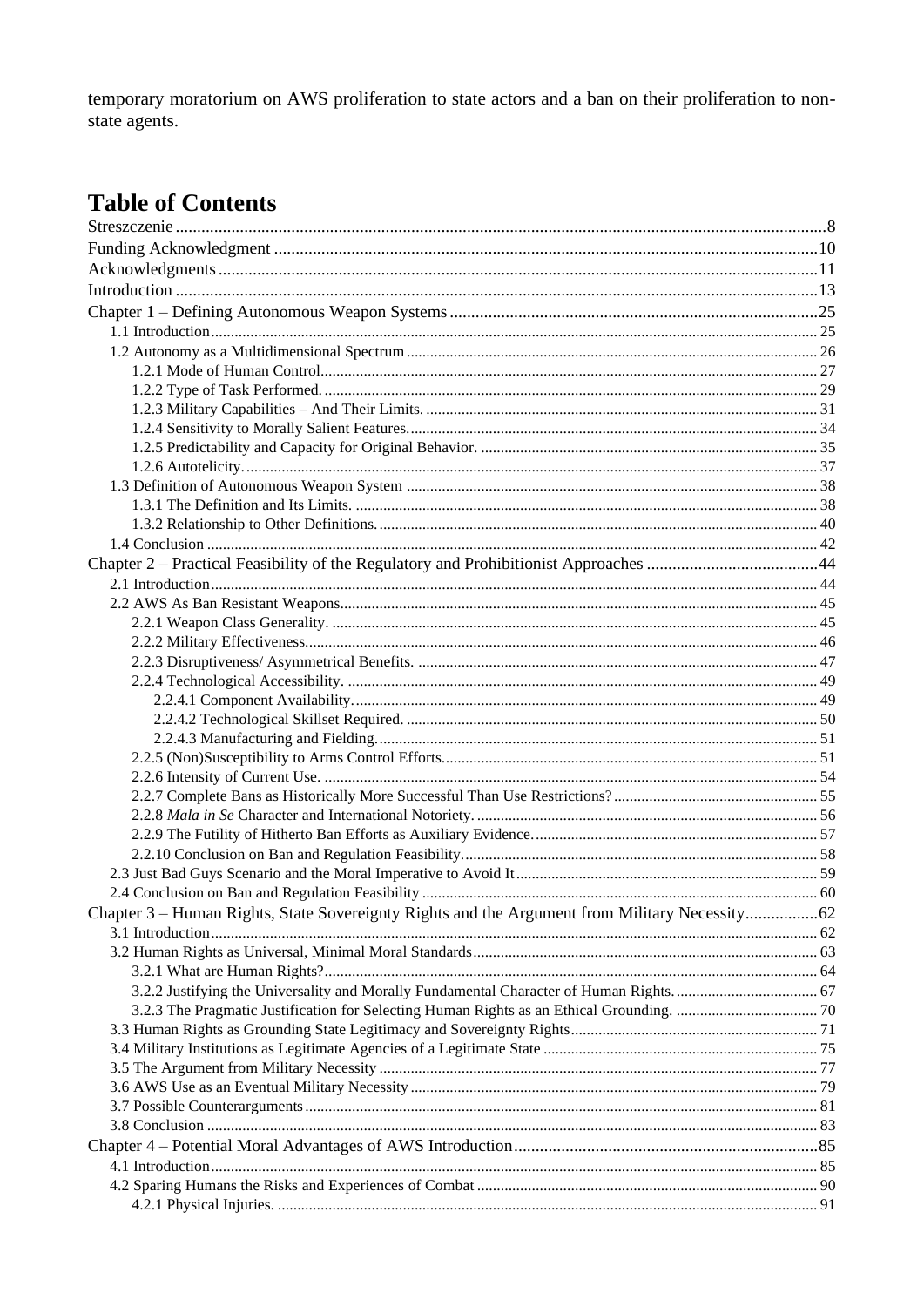| 5.3.8 AWS Will Not Be General Use Weapons, but Will Be Tailored to Combat Environments and Specific |  |
|-----------------------------------------------------------------------------------------------------|--|
|                                                                                                     |  |
|                                                                                                     |  |
|                                                                                                     |  |
|                                                                                                     |  |
| 5.3.11 AWS Missing Human Capacities Will Not Act Like Humans Missing These Capacities.  150         |  |
|                                                                                                     |  |
|                                                                                                     |  |
|                                                                                                     |  |
|                                                                                                     |  |
|                                                                                                     |  |
|                                                                                                     |  |
|                                                                                                     |  |
|                                                                                                     |  |
|                                                                                                     |  |
|                                                                                                     |  |
|                                                                                                     |  |
|                                                                                                     |  |
|                                                                                                     |  |
|                                                                                                     |  |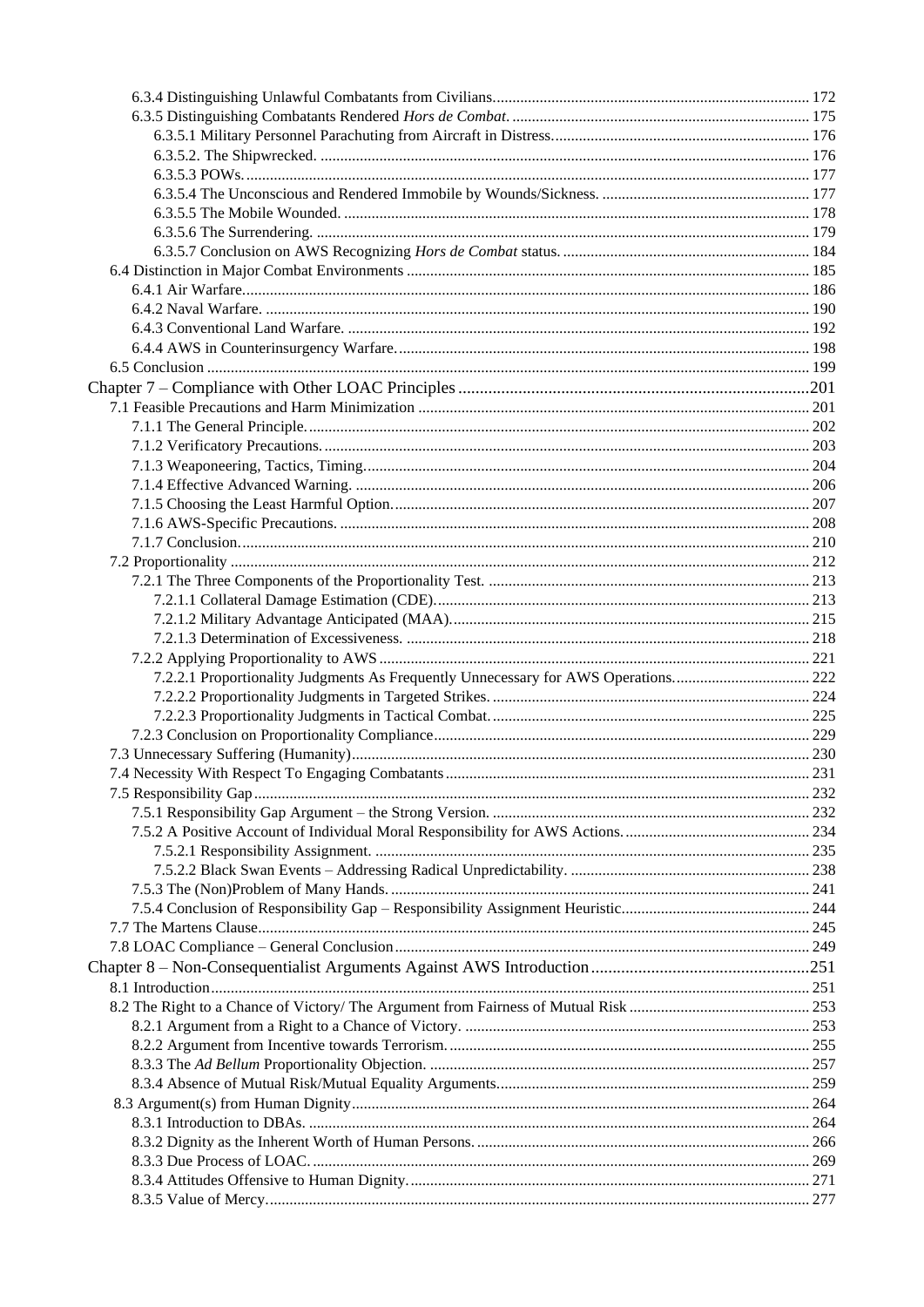<span id="page-4-0"></span>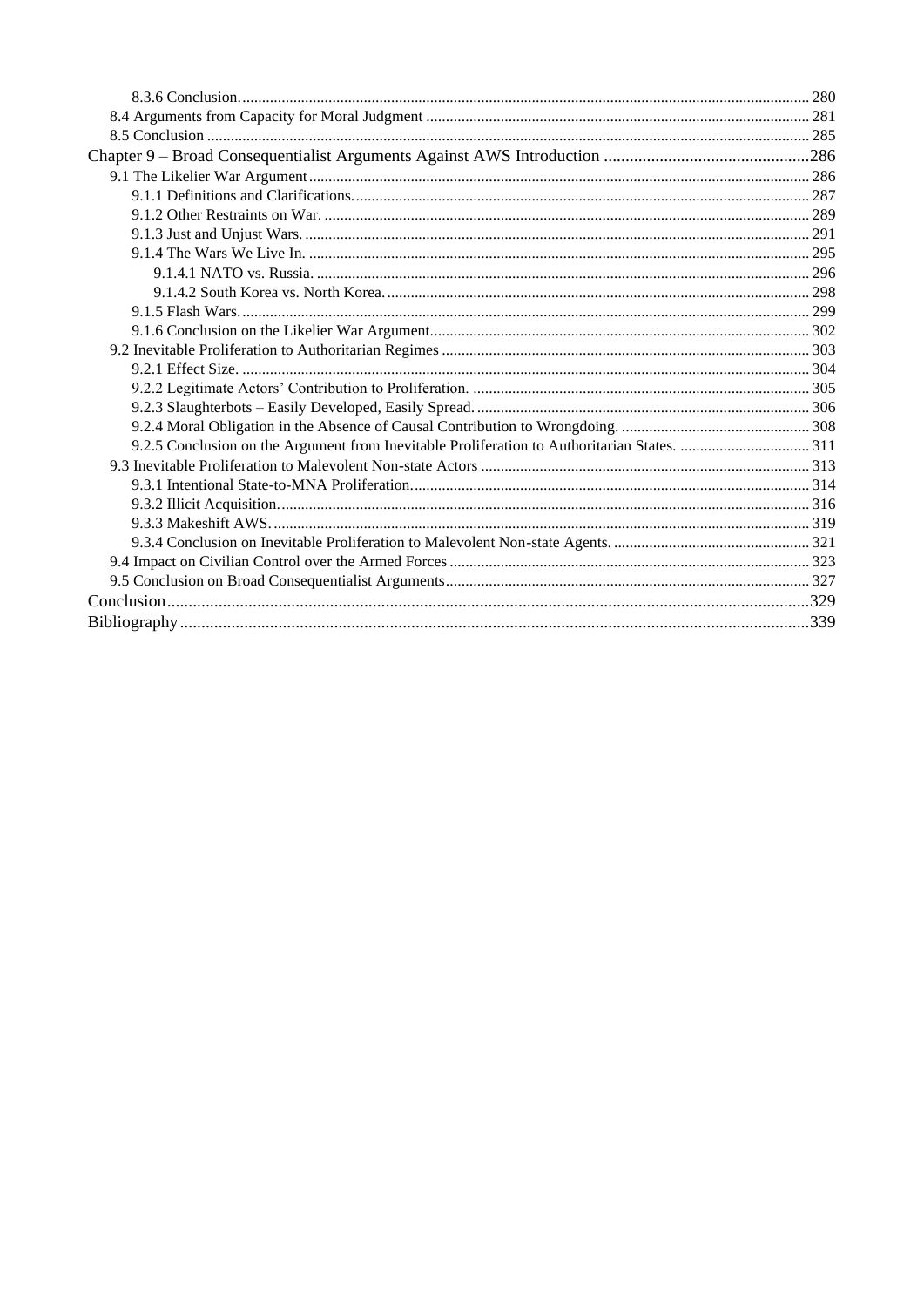## **Introduction**

<span id="page-5-1"></span><span id="page-5-0"></span>What counts, and what does not count as a technological revolution in military affairs is a subject of controversy, and for good reasons. Yet very few would deny that such a revolution happened at least twice within the last hundred years, and that at least these two times the impact was ethically significant.

First came the warplane, humanity's perennial dream come true. While other technological novelties – the machine gun, long range artillery, poison gas – combined to create the hell of trench warfare, knights of the skies soared above it all to engage in chivalrous duels. The warplane seemed innocent, and not terribly significant. The War to End All Wars gave way to a dozen smaller ones, aviation's heroics continued to fascinate the public.

Then smart men realized the bomber will always get through. They even had some time to dream of precision bombing, forty years too early (Gladwell 2021).

And then the cities burned. There were nights when tens of thousands of civilians burned alive within a few hours. Horrors that could not and would not be effected if the men effecting them could see them from up close, and that sickened them to the bone even when witnessed from thousands of feet.

We agreed we would not do it again, not with normal bombs anyway. Hanoi and Haiphong were targeted for their war industry, not for their people, though the bombing was ineffective and gruesome by modern standards. The relationship between the two outcomes led to the development of precision guided munitions, and then to drones. The dream of the Bomber Mafia has been realized, and today when an airstrike ends up in disproportional slaughter, it is localized malice or criminal negligence, not national policy or technological necessity that is to blame. The warplane, we may say, finally turned out ok. If the technology was to disappear from the face of the Earth, the world would be a worse place, ethically speaking.

I have a firm belief this state of affairs could have been achieved with many fewer mothers smothering their children so they would not burn alive.

I have the same belief about the nuclear revolution. Whether one is contended with the present reality of nuclear balance or not, I think most would agree we could have arrived at the same result by a safer road (Kaplan 2020). My point is that the way in which humanity handles a revolution in military affairs matters very much, militarily, politically, economically, socially and, most of all,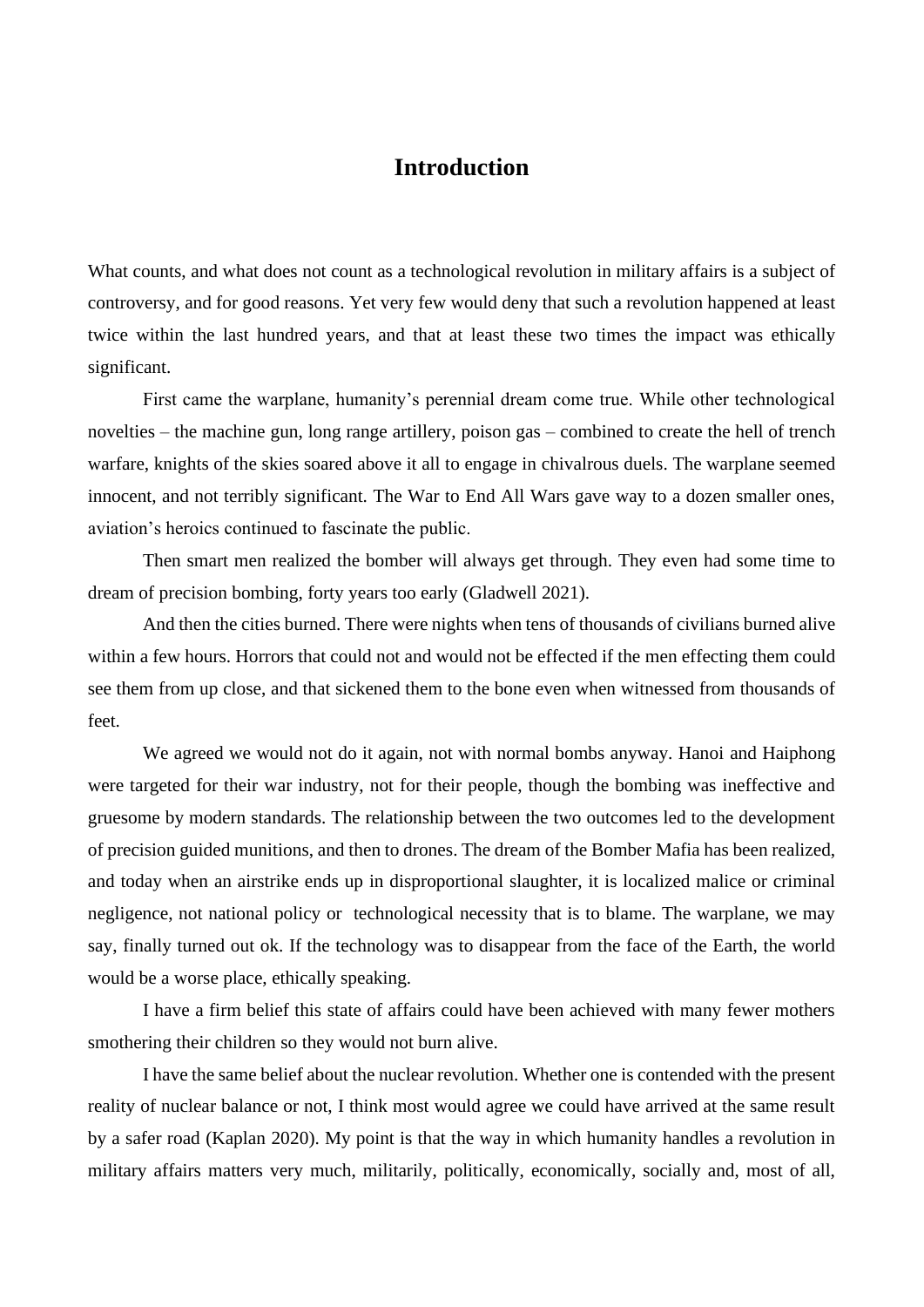ethically. I am making this point because whether or not we welcome the opportunity, we get to try again.

Autonomous weapon systems – artificially intelligent robots capable of finding and attacking targets on their own – were an imminent technological possibility when the idea of writing a doctoral thesis on the ethical issues surrounding them first occurred to me in 2016. As of December 2021, platforms that can be uncontroversially termed AWS most probably already exist, and have for some time<sup>1</sup>. They have been made possible by steady progress in computer science, robotics and related fields and follow in the wake of the already highly transformative, though not yet fully implemented, drone revolution. The new revolution in military affairs promises (or threatens) to transform warfare in a way comparable with the invention of the warplane or nuclear weapons. The resulting repercussions for the political, strategic and humanitarian landscape are likely to be comparable as well, especially once the technology fully develops and when measured over comparable timescales<sup>2</sup>.

It stands to reason we should evaluate both the threat and the promise, the ways in which they are tied and the ways in which they are independent, and minimize the former while maximizing the latter. Our reaction should be informed not only by a clear and honest vision of the best possible outcome, but also by the likelihood of achieving this outcome, and alternative tolerable outcomes, in the world as it is today. This work is an attempt to compare two alternative broad courses of action from an ethical perspective, as opposed to legal, pragmatic, or administrative. I will try to show why one of them should be preferred as better in the ethical sense, and so enacted or at the very least left open as a possibility. This is not to say that legal, pragmatic, or administrative perspectives are ethically irrelevant. They are. However, they are not self-standing. They are aspects of an ethical perspective, and so they must to be discussed in a work whose ambition is ethical. Along the way I will sketch, in broad strokes, though still more specifically than others before me, how this might be done.

What are these two courses of action? One is to pursue a very ambitious and most probably unprecedented agenda of scientific research, policy deliberation, arms control and military reform. This agenda would be intended to ensure, to the greatest extent possible, that legitimate political actors, rather than choosing between national security and humanitarian concerns amidst the chaos of a runaway arms race, master and utilize this new technology to arrive at the equilibrium that features both enhanced security and an improved humanitarian landscape. This sounds very ambitious and idealistic, but many argue we have to try. I call various approaches that meet this rough description regulationist ones.

<sup>1</sup> What was likely the first instance of their combat use reportedly took place in April 2020 (UNSC Panel of Experts on Libya 2021, 17)

<sup>2</sup> If AWS never come to exist because of an effective ban, the impact of this outcome will of course be equally significant and long lasting, although different.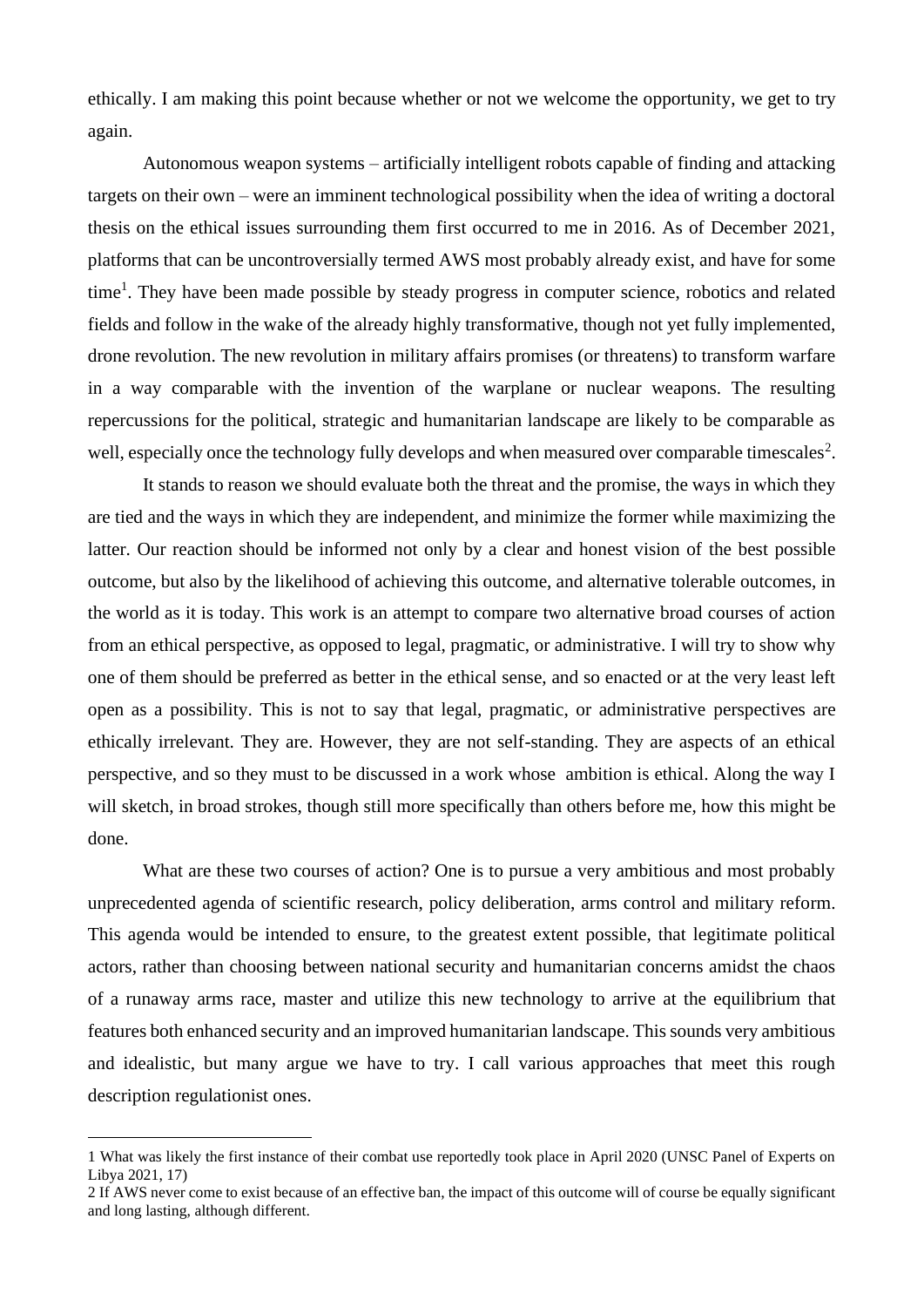The other frequently advocated course of action is to embark on an even more ambitious and most definitely unprecedented agenda to nip the coming revolution in military affairs in the bud by enacting and enforcing a global preventive ban on AWS. I call this approach prohibitionism<sup>3</sup>.

There is a third possible approach – that of ignoring the coming revolution in military affairs and not trying to shape it in any way. This approach might be called permissivist, as not regulating an emerging technology is equivalent to permitting its use in any way possible. Thus, we might see the normative options regarding the use of AWS as spanning from permissivism to prohibitionism with various versions of regulationism in between.

As evidenced by the course of the two previous military revolutions, permissivism is not an ethically acceptable approach. Nor is it a popular one. Paul Scharre, who has personally interviewed most key voices in the AWS debate has stated that "in the nearly ten years I have spent working on the issue of autonomous weapons, almost every person I spoken with has argued there ought to be some limits on what actions machines can take in war, although they draw this line in very different places" (2018, 346). On the basis of my own research, I concur<sup>4</sup>. Permissivism is the option most unlikely to be chosen in the ethical debate on the use of AWS. The real options are a regulationist or prohibitionist approach.

Is it the regulationist or prohibitionist approach then? When I embarked on writing this thesis, my goal was to make the strongest possible case for the regulationist approach. In researching and writing it, I became acutely aware of the difficulties inherent in crafting and executing this approach. While initially I was positive the AWS revolution could be made to benefit humanity, having spent five years pondering this issue I feel that some of my sunny optimism has evaporated, and my views shifted towards advocating for harsher restrictions and more robust arms control efforts.

Yet I have also understood how practically infeasible, strategically risky and ethically unfounded the prohibitionist approach was. Even more importantly, I understood the AWS debate was in large part ill-focused and ill-ordered, incorrectly assigning the burden of proof and largely failing to account for practically and ethically crucial context.

In the remainder of this introduction, I will broadly outline my case for this being true, simultaneously outlining my plan for this thesis. I will then situate my work among other book-size treatments of the topic and discuss my criteria for literature inclusion. This will be followed by review of some ethical concerns and an important disclaimer as to this work's character; finally, I will briefly

<sup>3</sup> While regulationism admits of many versions, prohibitionism has essentially only one version, as prohibitionism admitting of significant exceptions becomes a version of regulationism.

<sup>4</sup> It is important to stress that there are, in fact, serious and numerous voices stating that no new international law has to be created in order to accommodate AWS emergence. Yet this is not tantamount to the do nothing approach – all these voices advocate robust scientific, organizational and national-level regulatory efforts.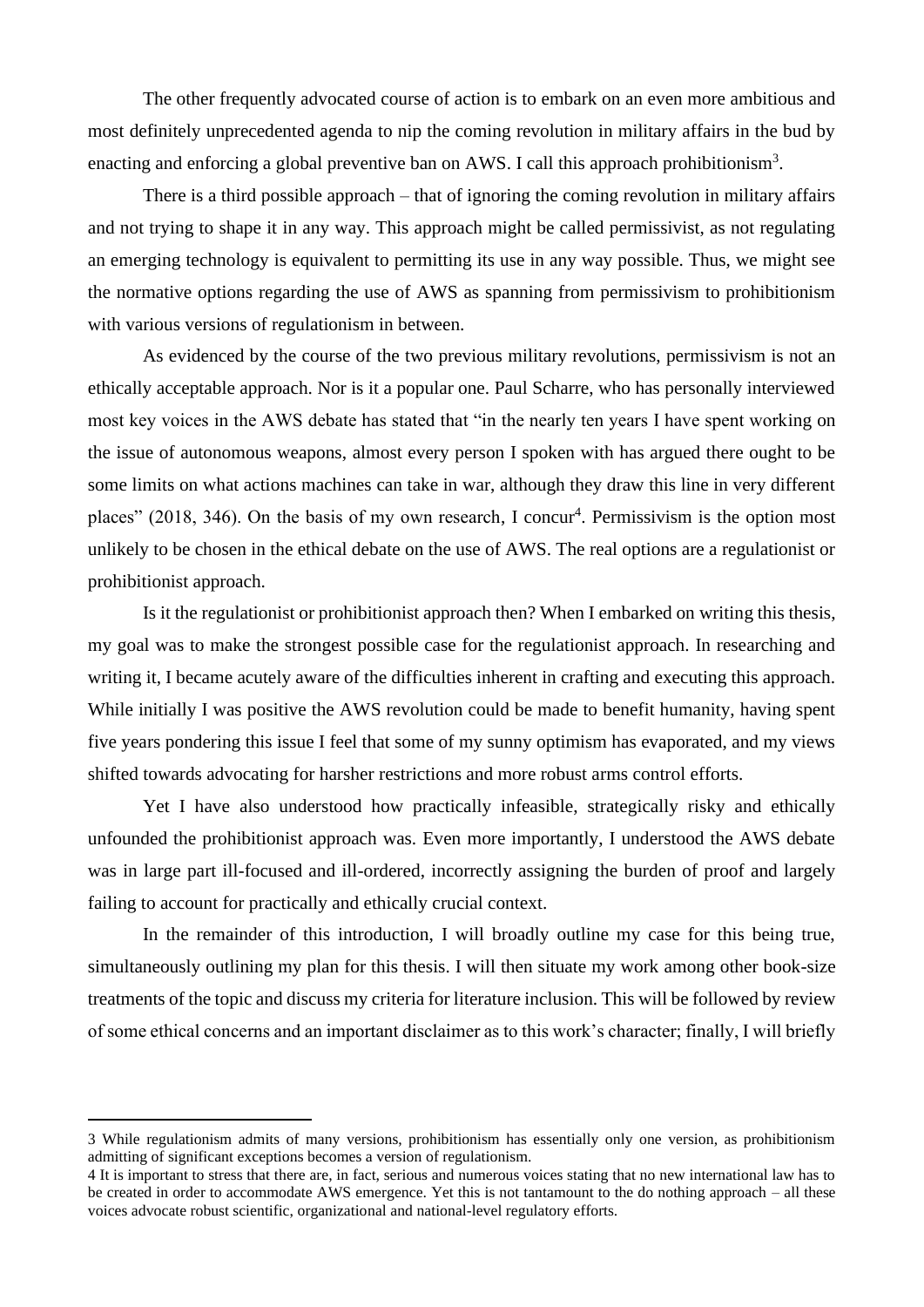argue that my thesis would still contribute philosophical and scholarly value even if my argument was proven wrong.

As the aim of my work is determining which of the two policy options is ethically better, it makes sense to start my assessment by asking what would it take to implement each approach, and whether these approaches are even possible to implement. After all, there is no merit in deliberating on options that are not really available, and the cost of implementing policy options should definitely figure in their moral assessment, especially if part of this cost consists of taking moral risks or sacrificing human lives – as is sometimes the case with arms control policies. This is why, right after settling on a definition of AWS and explaining this choice in Chapter I, I look at the feasibility and cost of implementing regulationist and prohibitionist approaches in Chapter II. Both are, by historical standards, extremely ambitious and likely to partially fail in their goals. As the more restrictive one, the prohibitionist approach may be suspected of being more costly (in a financial, political and humanitarian way) and less likely to succeed. I argue this is indeed the case, partially basing my assessment on the assumption of AWS' decisive military potential.

I am not a technologist or an expert in military science, and therefore I will not attempt to argue at length that AWS would be a militarily transformative technology once mature enough, nor will I try to ascertain the exact extent of their military utility. It is not my place, and not in my competences, to try to settle this. Until demonstration on the battlefield or at least proving ground conditions, this matter cannot be said to have been definitively proven anyway. Yet I think that if there was even a 10% chance that AWS will be to XXI century warfare what the warplane was to the XX century, making such an assumption and seeing where it leads one would be a worthwhile exercise. As will become evident in subsequent chapters, chances that these machines able to rid warfare of human limitations will prove militarily decisive are in fact much higher – in fact, they are probably very close to 100%. Once human flight was proved to be possible, it was not very plausible to assume planes will never surpass birds, and that they will not surpass birds by far. The same is most probably true of AWS and human combatants. Still, it is not my role to immerse myself in this issue, which is not an ethical problem. Let me just clarify my assumption in no uncertain terms.

I assume AWS will offer military advantage over manned or remotely controlled platforms substantial enough that to eschew their use would mean losing to a peer competitor in any military confrontation, just like eschewing the use of aircraft or the use of precision guided munitions would mean losing to a peer competitor today<sup>5</sup>.

<sup>5</sup> Note that "peer-competitor" does not denote a hypothetical opponent who is precisely evenly matched (in which case foregoing even the smallest advantage would have this effect), but an opponent who is assumed to be on roughly the same level of military capacity.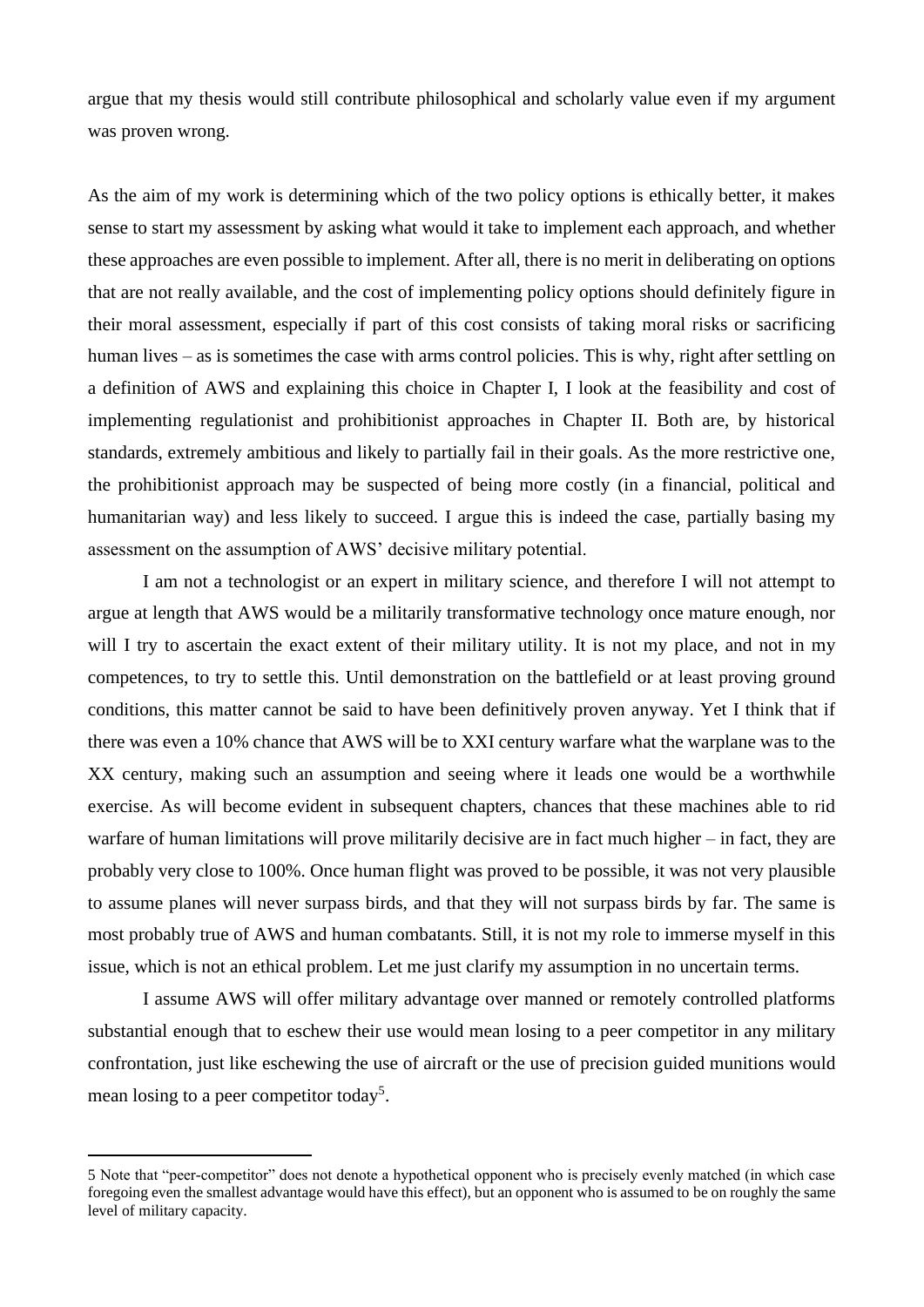Now, if AWS indeed grant their users decisive military potential, then they cannot be treated like landmines or blinding laser have been treated, in the sense that unilaterally renouncing them is not an option. This, as I will argue, radically impacts both the likelihood of success in banning the technology, but also the risks involved in a possible (indeed, likely) collapse of the ban framework. The actors who choose to comply with the ban risk being militarily dominated by a successful violator, especially if such a violation may be kept secret up to the point when the AWS in question actually become operational. As I will also argue, other features of AWS technology make such secretive violation, or sneak out, highly likely. Simultaneously yet other features make AWS particularly attractive to actors generally uncommitted to values behind arms control, especially authoritarian states and state sponsors of terrorism. All in all, the likely collapse of the ban framework carries a substantial risk of either the lasting military domination of such amoral actors or a runaway arms race in which morally legitimate actors are playing catch up, with predictable consequences for the world peace or efforts to make AWS LOAC-compliant.

This assessment of the additional risks of the prohibitionist approach allows me to establish a standard to be met by the prohibitionists and regulationists alike. Given that the prohibitionist approach carries with it additional and substantial risks, its advocates should prove that these risks are indeed worth taking. In other words, AWS prohibition, as opposed to their regulation, would have to bring benefits (or avoid harms) large enough to at least equal the harms inherent in these risks. This not only helps to establish a burden of proof in the debate, but grounds my ethical inquiry in the context of the military, strategic and geopolitical realities of the subject, in which actual policymakers – the ultimate addressees of ethical arguments – operate.

Are the risks involved in attempting AWS prohibition comparable to the postulated harms of allowing (some of) them to be used, though? In order to be able to cash all these arguments out and compare them to each other, we need a common currency. In Chapter 3 I argue that such a common currency of military and political ethics in general, and of the AWS debate in particular, can be found in the concept of basic human rights. Contemporary just war theory, the theoretical basis of military ethics, has established that military (or geopolitical) necessity and humanitarian concerns do not involve a clash of incommensurable, and so tragically opposed values, but are both expressible in the language of basic human rights that both a legitimate state actor and a humanitarian advocate attempt to respect and protect, or realize.

Actors legitimately wielding military power derive their legitimacy from their status of institutions necessary for basic human rights realization; sovereignty and its prerogatives are granted at the service of such rights realization, and attrited or lost to when a state reneges on this function. Just war theory in its current form is in fact nothing but an account of the conditions under which it is permissible for legitimate states to use organized violence to protect basic human rights.